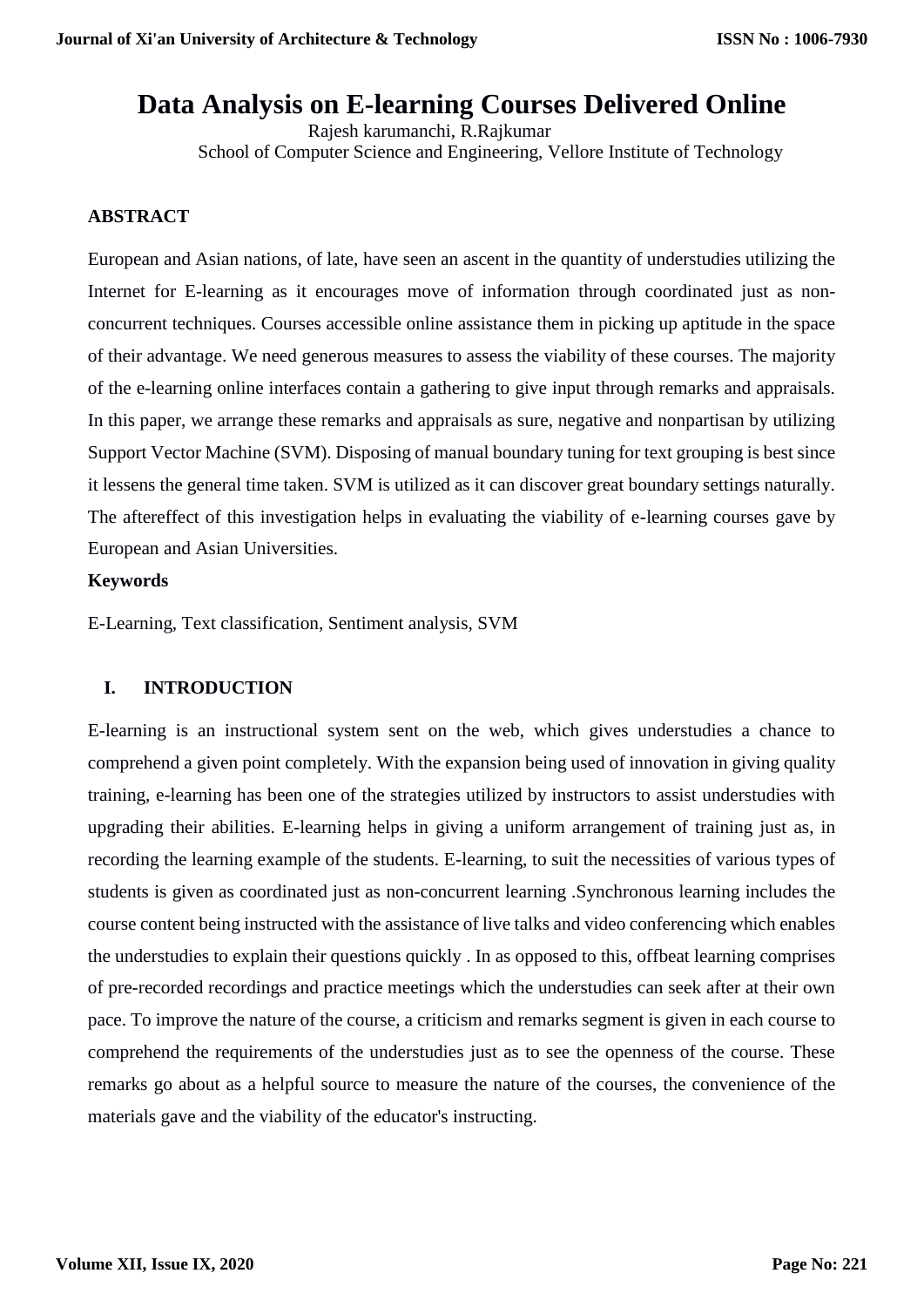Assessment examination manages breaking down the human conduct by removing client feelings and sentiments from information which is as text. To get a knowledge into a huge arrangement of audits, we have to classify these surveys into nonpartisan, positive and negative remarks dependent on the substance of the surveys.

Backing Vector Machine is a managed AI calculation .It is a numerical model used to group the information into legitimate classes. One of the striking highlights of SVM is that it can learn regardless of the dimensionality of the component space. With the information plotted in the n dimensional space, the order of information is performed by finding the hyperplane that best separates the information focuses into various classes.

In this paper we utilize the criticism and audits gave in certain courses as a contribution to the supposition investigation calculation which separates the client's feelings and stores it as good, negative and impartial words. These arranged words go about as preparing information which is utilized by SVM to group the test information, which are the remarks from the remainder of the courses which we need to rate dependent on the input remarks into these three classes.

# **II. LITERATURE REVIEW**

Present day processing hardware is currently accessible to practically all degrees of instruction. The coming of Internet and innovation has to a great extent influenced the understudy network. To portray the viability of the innovation, Technology Acceptance Model is utilized as clarified by Edith et al.,2011 .Two primary develops, saw helpfulness and saw usability are utilized to depict this model. Seen Usefulness portrays the understudy's longing to utilize the innovation to upgrade their own exhibition and saw convenience is the straightforwardness that innovation gives to understudies, helping them to adapt freely [2]. Wolfgang et al., have done a survey on e-learning stages accommodated measurements. It has helped in finding the way that understudies of insights lean toward printed material, for example, books to electronic media, to improve their insight [1].Elearning sites give a criticism gathering and the surveys of understudies for a specific course and aides in checking the presentation of the instructor. Understudy conclusions can be named positive or negative by utilizing Hidden Markov Model or Support Vector Machine. Balaji et al.,2014 characterized the information by utilizing pre-handling of information, include extraction, utilization of SVM and HMM for precision and utilizing classifier mix rules for upgraded accuracy.[3]Sentiment Analysis encourages us comprehend a person's perspective communicated as text and consequently arrange it as certain and contrary. Zenia et.al., 2017 have shown the utilization of Naïve Bayes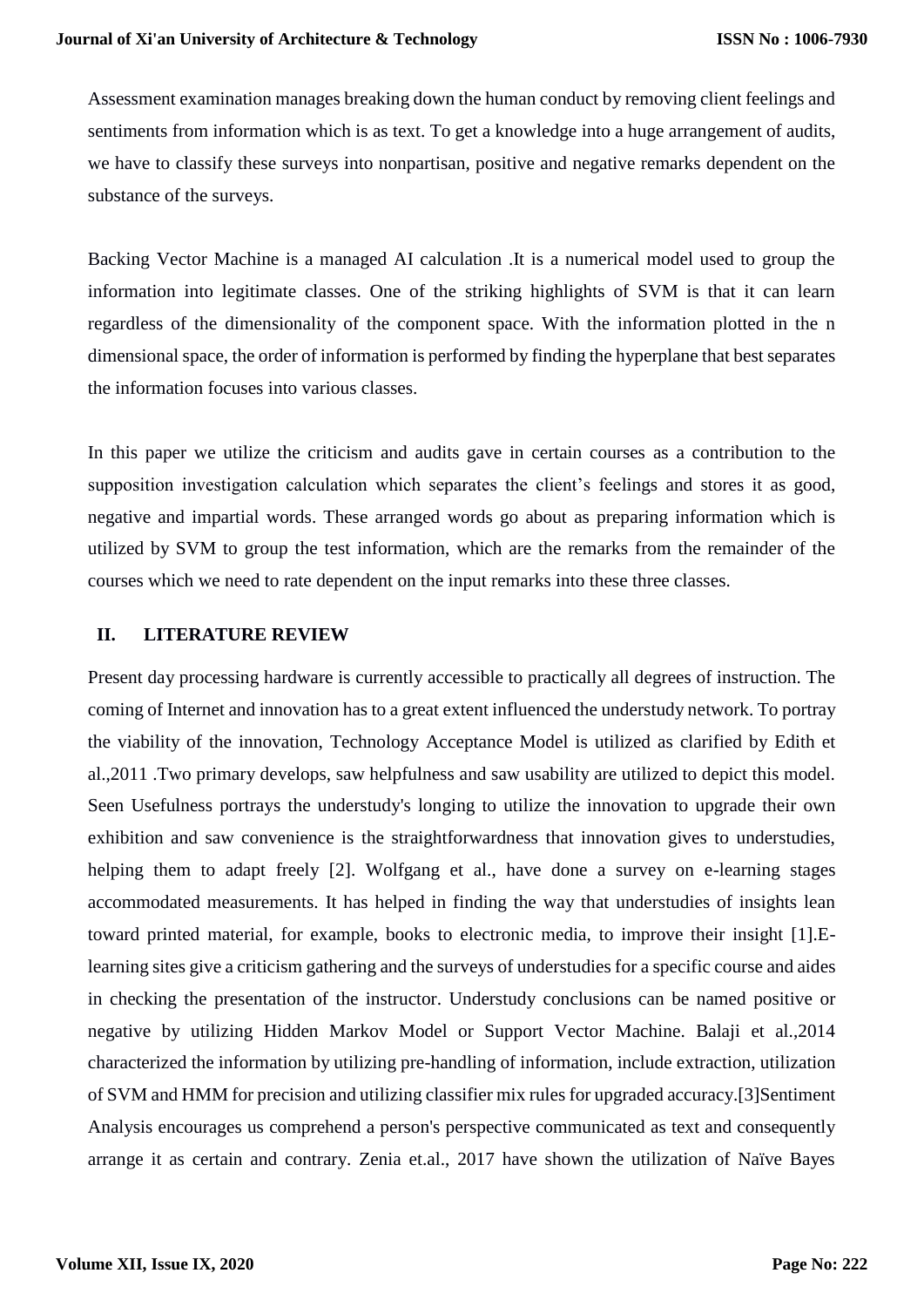grouping calculation, Decision Tree and Support Vector Machine (SVM) for the characterization of adjusted audits of any client [5]

Interpersonal organizations permit the imparting of insights on a wide scope of issues by a large number of individuals. This can fill in as a rich information hotspot for notion examination and supposition mining .Sentiment investigation includes the investigation of assessments and feelings communicated in the literary structure. The primary goal being recognizing positive from the negative feelings passed on through remarks and appraisals. Francesco et al., have utilized Latent Dirichlet Allocation (LDA), a probabilistic methodology as a Sentiment grabber. This is utilized to build a chart dependent on the information area. The paper portrays these diagrams containing unmistakable weighted word sets. These word sets help in segregating words for slant characterization. This technique has been utilized on information from e-learning stages and causes the educators to tweak their showing dependent on the input of the understudies. [7]

## III. **SUPPORT VECTOR MACHINE**

SVM which is a directed AI calculation which can be utilized for grouping just as for relapse purposes however is typically utilized for the previous explanation. Every information thing is isolated into the classes which is finished by the hyperplanes. It tends to be utilized in high dimensional spaces successfully in any event, when the quantity of tests is lesser than the quantity of measurements. SVM is prepared by taking care of it archives which have been arranged previously. It functions admirably even on include sets which contain immense measure of information as a definitive goal is to just group the information, making it appropriate for text arrangement

### **CLASSIFICATION OF TEXT**



**Figure 1**: C**lassification of text as positive, Negative and Neutral**

Assumption examination is utilized to arrange text as certain, negative and unbiased dependent on the feelings passed on in the surveys. Contribution to the estimation investigation calculation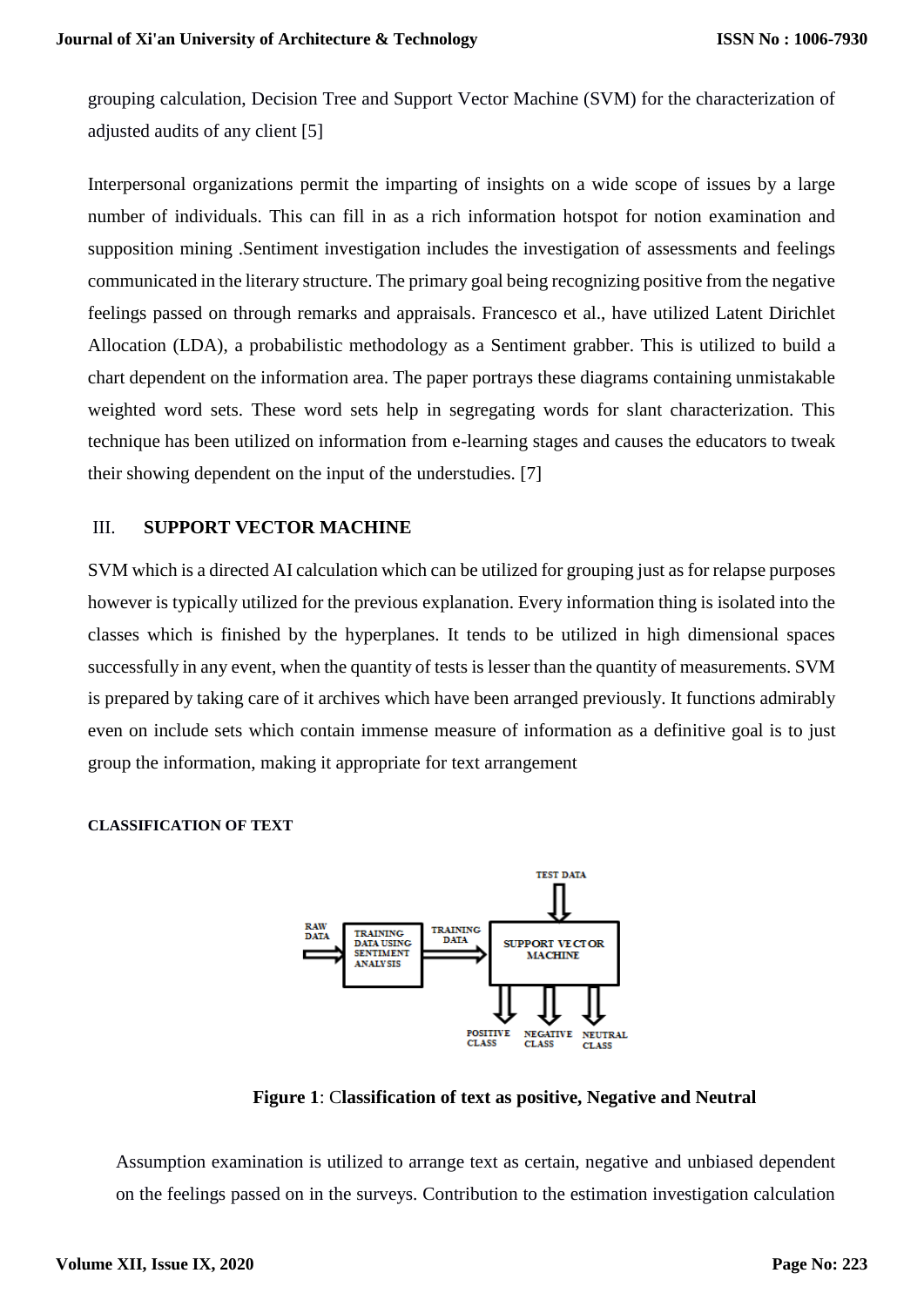comprises of audits gathered from various courses in the e-learning sites, for example, Coursera and Udemy, which are given by European and Asian Universities. The estimation examination calculation takes the crude information for example audits and remarks and structures the preparation information (handled crude information) . Handling the crude information includes expulsion of stop words, accentuation checks and numbers. Extraordinary words from every one of these classifications are extricated and a preparation informational collection containing these exceptional words is framed.

The preparation information goes about as a learning worldview for the Support Vector Machine and causes it group the test information into positive, negative and impartial classes. The positive class is indicated by 0, negative by 1 and nonpartisan by 2. This document containing the arrangement done utilizing preparing informational index, alongside the test records is taken care of into SVM. Test documents contain surveys of courses gave by European and Asian Universities. The exceptional words contain positive, negative and unbiased words taken from test documents and are utilized to figure the level of each class for each test information record for examination reason. This correlation encourages us to investigate whether courses gave by Asian colleges are better or those gave by European Universities are better.

# IV. **`ANALYSIS**

For this study, reviews are taken from well-known E-learning websites Coursera and Udemy and fscopied into the text files 1.txt, 2,txt ,3.txt and 4.txt . A part of training data is given below in Table 1. Class 0, represents positive, class 1 represents negative and class 2 represents neutral words.

| <b>Unique words</b> | <b>Class</b>   |
|---------------------|----------------|
| Okay                | $\bf 2$        |
| Difficult           | 1              |
| good                | 0              |
| Easy                | 0              |
| Alright             | 2              |
| Amazing             | 0              |
| Awesome             | 0              |
| Fine                | 2              |
| Horrible            | 1              |
| Okay                | $\overline{2}$ |
| Terrible            |                |

|  |  | Table 1. Training data extracted from reviews |  |  |
|--|--|-----------------------------------------------|--|--|
|--|--|-----------------------------------------------|--|--|

Test files labelled 1.txt and 2.txt contain reviews collected from e-learning courses provided by Asian Universities and text files labelled 3.txt and 4.txt contain reviews collected from e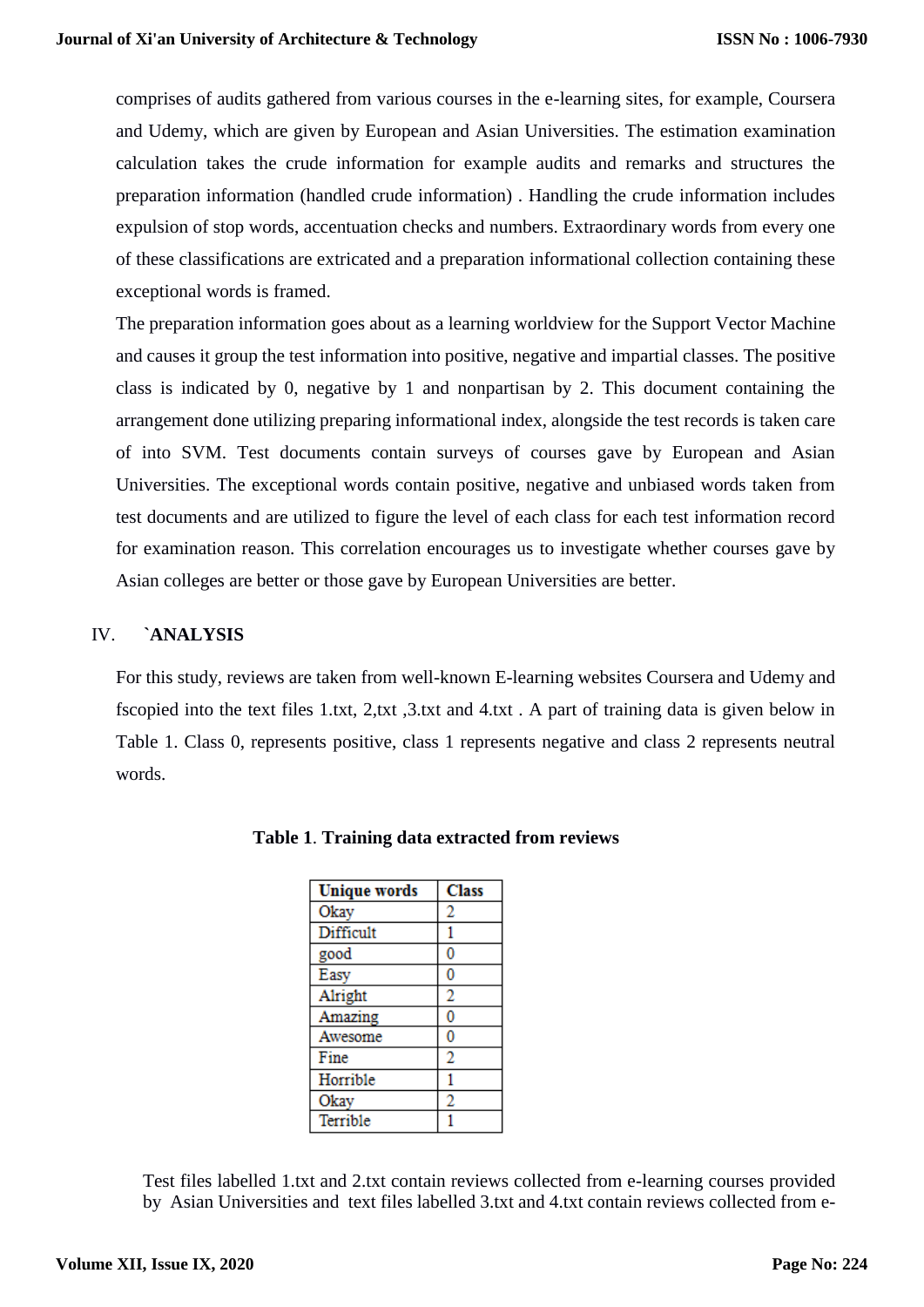learning courses provided by European Universities. A part of the Test files used in this study are as shown below.

#### **Figure 2: Test file 1.txt**

| the                                                                                                                                                                                                           | 11 B |                           | $4$ ht | × | list | 2bit       |  |
|---------------------------------------------------------------------------------------------------------------------------------------------------------------------------------------------------------------|------|---------------------------|--------|---|------|------------|--|
| 1 first time i had done any course online and this was a wonderful experience\n\nI learned all the stuff and the explanation provided was<br>good would like to do more courses from here thank you!          |      |                           |        |   |      |            |  |
| 2 Some more problems would have include for better hands-on with the launquege,                                                                                                                               |      |                           |        |   |      |            |  |
| 3 nice                                                                                                                                                                                                        |      |                           |        |   |      |            |  |
| 4 Just satisfactory                                                                                                                                                                                           |      |                           |        |   |      |            |  |
| 5 Nothing to complain about                                                                                                                                                                                   |      |                           |        |   |      |            |  |
| 6 Extremely basic but Dr. Chuck is so interesting that you never get bored. You can pass the course in a few days with minimum or even no<br>programming knowledge. It's a good starting point for beginners. |      |                           |        |   |      |            |  |
| 7 Great learning, from basic, I am a programmer, It was easy for me to understand concepts and syntax quickly.                                                                                                |      |                           |        |   |      |            |  |
| 8 Not very useful.                                                                                                                                                                                            |      |                           |        |   |      |            |  |
| 9 It is an excellent course, a bit basic though                                                                                                                                                               |      |                           |        |   |      |            |  |
| 18 Quick win for whoever knows Java or C++. Try jumping onto the videos and complete assignments.                                                                                                             |      |                           |        |   |      |            |  |
| 11 So much to finish after this course                                                                                                                                                                        |      |                           |        |   |      |            |  |
|                                                                                                                                                                                                               |      |                           |        |   |      |            |  |
|                                                                                                                                                                                                               |      |                           |        |   |      |            |  |
|                                                                                                                                                                                                               |      |                           |        |   |      |            |  |
|                                                                                                                                                                                                               |      |                           |        |   |      |            |  |
|                                                                                                                                                                                                               |      | Figure 3: Test file 2.txt |        |   |      |            |  |
|                                                                                                                                                                                                               |      |                           |        |   |      |            |  |
| 键                                                                                                                                                                                                             |      | 锁                         |        | 號 |      | <b>Dat</b> |  |
| I Course content may be good but the site performance is pathetic.Hangs and crashes many times. I have tried with IE and Chron. Also, on                                                                      |      |                           |        |   |      |            |  |
| different laptops.                                                                                                                                                                                            |      |                           |        |   |      |            |  |
| 2 Mice Experience                                                                                                                                                                                             |      |                           |        |   |      |            |  |
| 3 Completely dissatisfied                                                                                                                                                                                     |      |                           |        |   |      |            |  |
| 4 507 6208                                                                                                                                                                                                    |      |                           |        |   |      |            |  |
|                                                                                                                                                                                                               |      |                           |        |   |      |            |  |
| 5 It wasn't clear how the case study we were meant to look at related to what we had been, or were about to be, taught. I suspect I would                                                                     |      |                           |        |   |      |            |  |
| have struggled with it and actually didn't bother.                                                                                                                                                            |      |                           |        |   |      |            |  |
| 6I should say this is the worst experience in my life                                                                                                                                                         |      |                           |        |   |      |            |  |
| 7 Great course for beginners                                                                                                                                                                                  |      |                           |        |   |      |            |  |
| 8 Comprehensive and convenient.                                                                                                                                                                               |      |                           |        |   |      |            |  |
| 9 It is one of the best courses to start with. The course content was very well presented and I loved learning from it.                                                                                       |      |                           |        |   |      |            |  |
| 10 Expected more things<br>11 This course is amazing for beginners , you will find almost everything                                                                                                          |      |                           |        |   |      |            |  |

**Figure 4: Test file 3.txt**

thit  $42x$ 3.txt  $2bt$ **Contract Contract State** ×

1 good course<br>2 Great Course for beginners.<br>3 I was just revising my pythan skills while I came across this course, and have to say this is one of the best courses out there to learn.<br>The professor goes slow for beginners

4 Great learning, from basic, I am a programmer, It was easy for me to understand concepts and syntax quickly.

SHLce course

6 Good course for beginners. Has a few exercises, more could be added. The level of the course is very basic(just what the name says). Overall it was a fun course, I leaned a lot about Python and its systax, looking forward to learning more python in the days to come.

T Amering course<br>T Amering course<br>B This is a very good course for basic python learners<br>O thank u

9 thank u

y Daes a<br>10 I enjoyed the course. The cancepts were explained in a simple and conclse manner. The study material provided also helps if you want to<br>study effline. Definitely shows the amount of hard work put in by the inst

as a beginner, were taught in the best way possible for a beginner.<br>11 This is a great course, the professor is passionate about Python which makes it easier to learn complex problems.<br>It Auguses facebor

### **Figure 5: Test file 4.txt**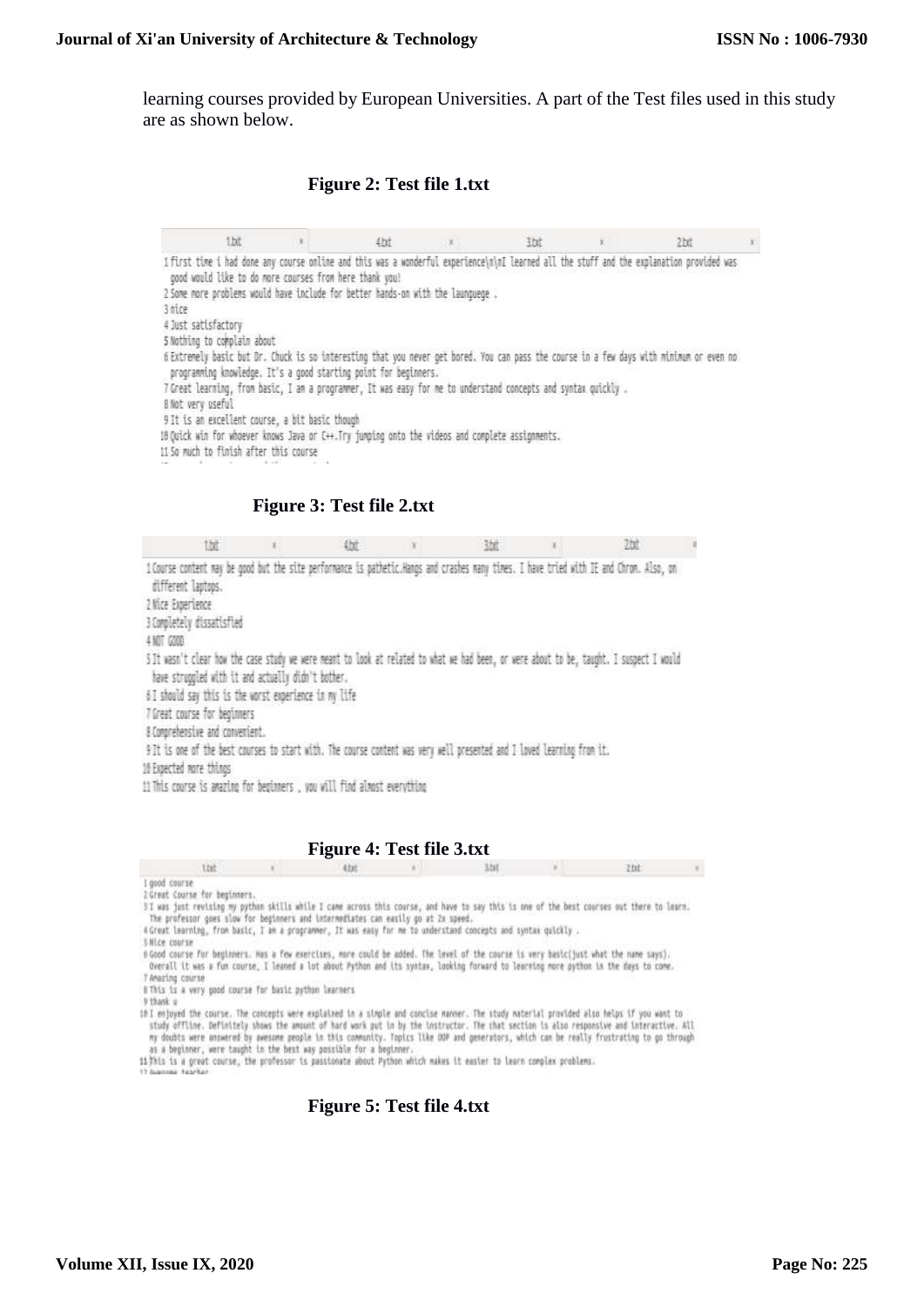| 1.bt                                                                                                                                                                                                                                                                                                                                                                                                                                                                                                                                                                                                                                                                                                                                          | 4.00 | lbt | Zbt |  |
|-----------------------------------------------------------------------------------------------------------------------------------------------------------------------------------------------------------------------------------------------------------------------------------------------------------------------------------------------------------------------------------------------------------------------------------------------------------------------------------------------------------------------------------------------------------------------------------------------------------------------------------------------------------------------------------------------------------------------------------------------|------|-----|-----|--|
| I Escellent Course! Easy to understand, cloar explanations, informative, very well organized. I always wunted such type of training. The<br>Instructor is very prompt in replying to doubts. The course is very well designed, practical and valuable for anyone who wants to enhance<br>their skills. Thank you.<br>2 amering learning experience<br>3 Great for a beginner learning a lot<br>4 Nice course for beginners<br>5 all the basics has been very well covered.<br>A Expert Teaching and Training<br>7 Excellent course for beginners! Great job.<br>Bintce lecture and very heipful, thank you<br>9 Clear understanding of the topic covered and very helpful<br>th good!<br>$11$ $n$ tce<br>13 Forest game and answer can do 191 |      |     |     |  |

The count of words belonging to each file and the total number of unique words in each file is stored, as shown below in Table 2

| File<br>name | class | positive | negative | neutral | Total<br>unique<br>words |
|--------------|-------|----------|----------|---------|--------------------------|
| 1.txt        | 2     | 204      | 198      | 734     | 1136                     |
| 2.txt        |       | 106      | 509      | 300     | 915                      |
| 3.txt        | 0     | 609      | 187      | 386     | 1182                     |
| 4.txt        | 0     | 909      | 90       | 207     | 1206                     |

## **Table 2. Test file classification as positive, negative and neutral**

Once the count of words belonging to each class is found, the percentage of positive, negative and neutral words is calculated for Europe and Asian Universities' courses. This calculation is shown in Table 3.

#### **Table 3: Comparison of courses**

| University Positive   Negative   Neutral |       |       |       |
|------------------------------------------|-------|-------|-------|
| Asian                                    | 15.11 | 34.47 | 50.41 |
| European                                 | 63.56 | 11.59 | 24.88 |



**Figure 6: Comparison between European and Asian Courses**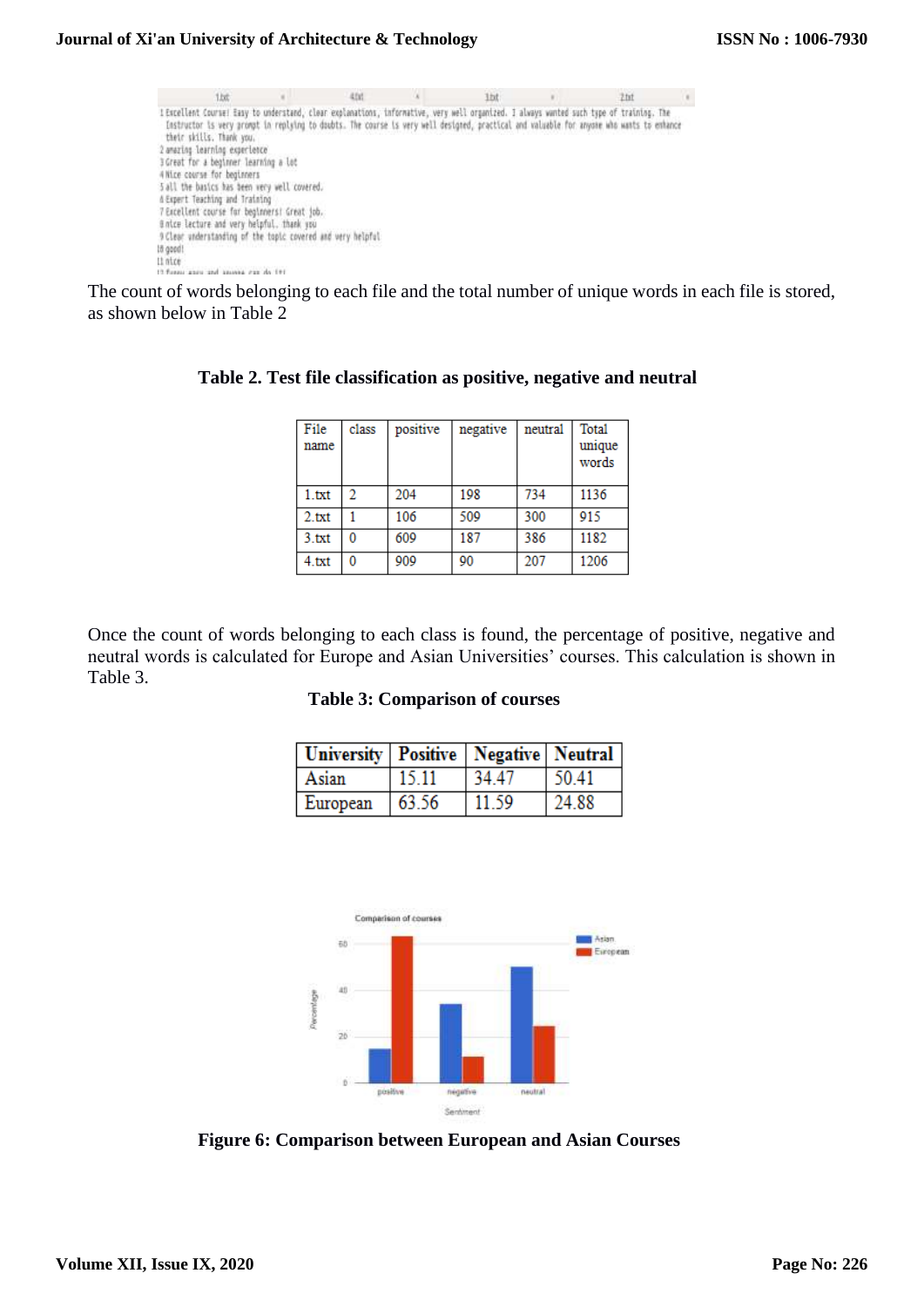The above graph depicts the comparison between the Asian and European Universities' courses and from this comparison we can infer that courses provided by European Universities are preferred over Asian Universities' courses.

# V. **CONCLUSION AND FUTURE WORK**

Opinion examination and Support Vector Machine calculations have been utilized to play out an investigation on the surveys of courses gave by European and Asian Universities. In view of the above perceptions we can infer that European Universities' courses are favored over Asian Universities' courses .Hence helping understudies settle on an insightful choice with regards to picking on the web courses.

This investigation has great extension later on as it tends to be stretched out to dissect the variables adding to the determination of a specific course. This can assist colleges with improving their course content as per the client's need.

## VI. **REFERENCES**

- 1. Wolfgang Härdle, Sigbert Klinke,Uwe Ziegenhagen,"e-Learning Statistics -A Selective Review",Institute for Statistics and Econometrics, Humboldt-Uni is versität zu Berlin, Germany.
- 2. Edith Galy, Clara Downey, Jennie Johnson," The Effect of Using E-Learning Tools in Online and Campus-based Classrooms on Student Performance",Journal of Information Technology Education,Volume 10, 2011
- 3. Balaji Jagtap 1 and Virendrakumar Dhotre,"SVM and HMM Based Hybrid Approach of Sentiment Analysis for Teacher Feedback Assessment",International Journal of Emerging Trends & Technology in Computer Science (IJETTCS),Volume 3, Issue 3, May-June 2014,ISSN 2278-6856
- 4. Aakanksha , Er.Dinesh kumar,"A HYBRID APPROACH FOR TEXT CLASSIFICATION USING HMM, SVM AND GENETIC ALGORITHM", International Journal For Technological Research In Engineering Volume 1, Issue 12, August-2014 ISSN (Online): 2347 – 4718
- 5. Zeenia Singla, Sukhchandan Randhawa, Sushma Jain, "Sentiment Analysis of Customer Product Reviews Using Machine Learning", 2017 International Conference on Intelligent Computing and Control (I2C2)
- 6. Andrew L. Maas, Raymond E. Daly, Peter T. Pham, Dan Huang, Andrew Y. Ng, Christopher Potts, "Learning word vectors for sentiment analysis", Proceedings of the 49th Annual Meeting of the Association for Computational Linguistics, pages 142–150, Portland, Oregon, June 19-24, 2011. c 2011 Association for Computational Linguistic
- 7. Francesco Colace, Massimo De Santo, Luca Greco, " SAFE: A Sentiment Analysis Framework for E-Learning", Università degli Studi di Salerno, Fisciano (Salerno) – Italy
- 8. Fabio Clarizia, Francesco Colace, Massimo De Santo, Marco Lombardi, Francesco Pascale,Antonio Pietrosanto, "E-Learning and Sentiment Analysis: A Case Study" DIIn, University of Salerno via Giovanni Paolo II, 132, Fisciano (SA), Italy
- 9. Muhammad Zubair Asghar, Shakeel Ahmad, Afsana Marwat, Fazal Masud Kundi, " Sentiment Analysis on YouTube: A Brief Survey", Institute of Computing and Information Technology (ICIT), Gomal University, D. I. Khan, Pakistan, Faculty of Computing and Information Technology in Rabigh (FCITR), King Abdul Aziz University (KAU) Saudi Arabia.